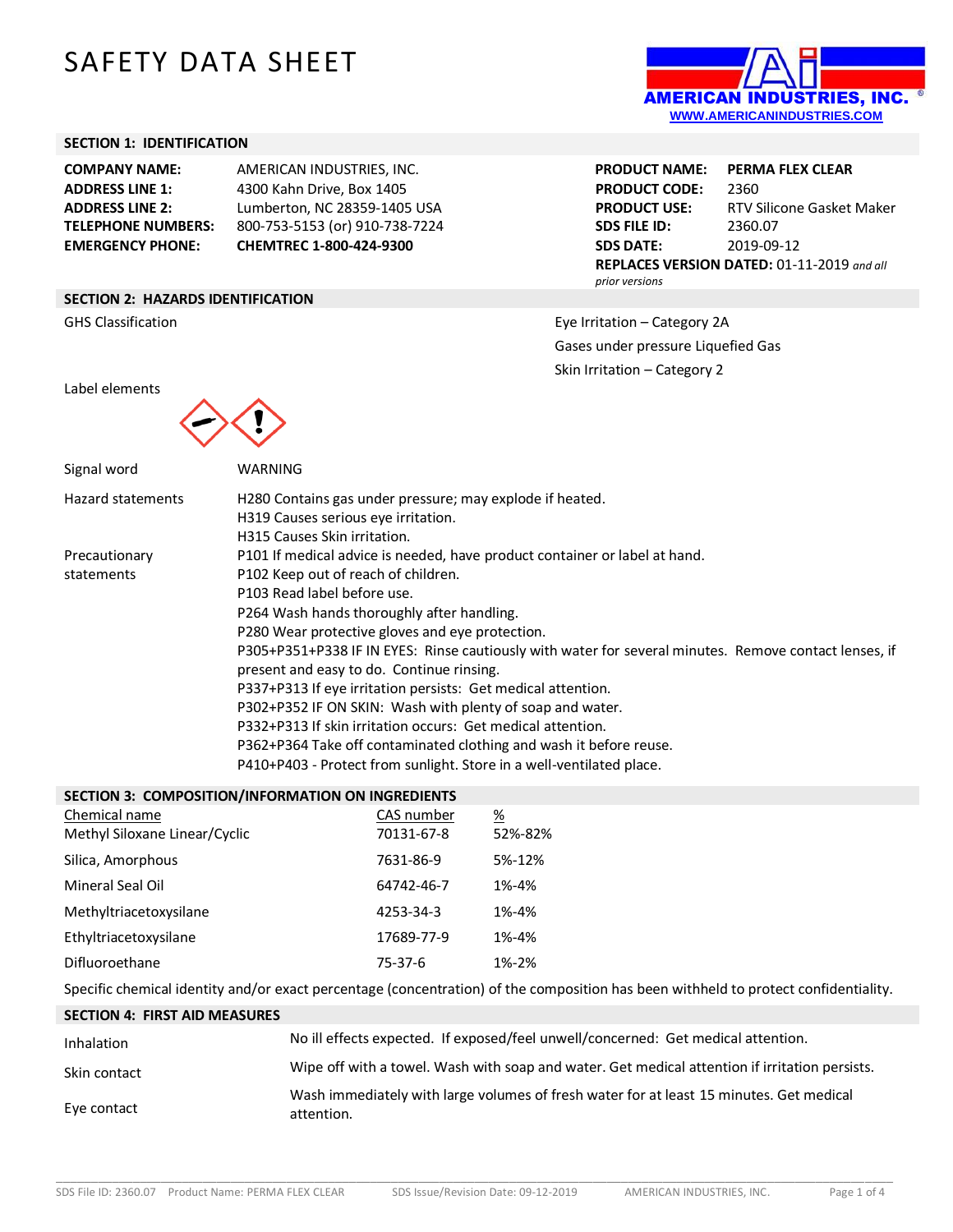Ingestion Ingestion is not a likely route of exposure. Get medical attention if you feel unwell.

## **SECTION 5: FIRE-FIGHTING MEASURES** Suitable extinguishing media Use extinguishing media suitable for surrounding fire. Unsuitable extinguishing media None known. Specific hazards arising from the chemical Not classified as flammable but contains a flammable propellant. Contents under pressure. Burning may produce silicon oxides; carbon oxides. Exposure of containers to heat and flames can cause them to rupture often with violent force. Special protective equipment and precautions for firefighters Use a positive pressure self-contained breathing apparatus and full protective clothing. Cool fire exposed containers with water. Use shielding to protect against bursting cans. Fire-fighting procedures Water may be used to cool containers to prevent pressure build-up and explosion when exposed to extreme heat. **SECTION 6: ACCIDENTAL RELEASE MEASURES** Emergency Procedures Ventilate area. Wear appropriate protective clothing and equipment.

Personal precautions Avoid breathing vapor. Avoid contact with skin, eye or clothing. Do not touch damaged containers or spilled materials unless wearing appropriate protective clothing. Environmental precautions Avoid release to the environment. Inform appropriate managerial or supervisory personnel of all environmental releases. Recommended Equipment Wear appropriate protective equipment (see Section 8). Place leaking can in a pail in a wellventilated area until pressure has dissipated. Collect residual liquid using inert absorbents and place into a suitable container for disposal.

#### **SECTION 7: HANDLING AND STORAGE** Precautions for safe handling Avoid contact with eyes and skin. Avoid breathing vapors or gas. Use only with adequate ventilation. Wash thoroughly with soap and water after handling. Contents under pressure, do not puncture or incinerate containers. Do not puncture or incinerate (burn) cans. Do not spray in eyes. Do not take internally.

Ventilation Requirements Use in well ventilated place.

Conditions for safe storage, including any incompatibilities Store in a cool, dry, well-ventilated area, away from strong oxidizers and other incompatible materials. Do not store in direct sunlight or above 120°F.

## **SECTION 8: EXPOSURE CONTROLS/PERSONAL PROTECTION**

| Component                | <b>OSHA</b><br>TWA<br>(ppm) | <b>OSHA</b><br><b>TWA</b><br>(mg/m3)     | <b>OSHA</b><br><b>Tables</b><br>Z1,2,3 | <b>NIOSH</b><br><b>TWA</b><br>(mg/m3) | ACGIH<br><b>TWA</b><br>(mg/m3)                                                                   |
|--------------------------|-----------------------------|------------------------------------------|----------------------------------------|---------------------------------------|--------------------------------------------------------------------------------------------------|
| Difluoroethane (75-37-6) |                             | 2.5                                      |                                        |                                       | 2.5                                                                                              |
| Mineral Seal Oil         | 500                         | 2000                                     |                                        |                                       |                                                                                                  |
| Silica, Amorphous        | 20(b)                       | $80 \text{ mg/m}$<br>percent<br>$SiO2+2$ | 1,3                                    | 6                                     |                                                                                                  |
| Eye/face protection      |                             |                                          |                                        |                                       | Safety glasses with side shields should be used if indicated. Eye wash and safety showers in the |

workplace are recommended.

Skin protection Use solvent resistant protective gloves for prolonged or repeated contact.

Respiratory protection In restricted areas, use approved chemical/mechanical filters designed to remove a combination of particles and vapor. In confined areas, use an approved airline respirator or hood. A selfcontained breathing apparatus is required for vapor concentrations above PEL/TLV limits. Ventilation should be sufficient to prevent inhalation of any vapors.

#### Appropriate Engineering Controls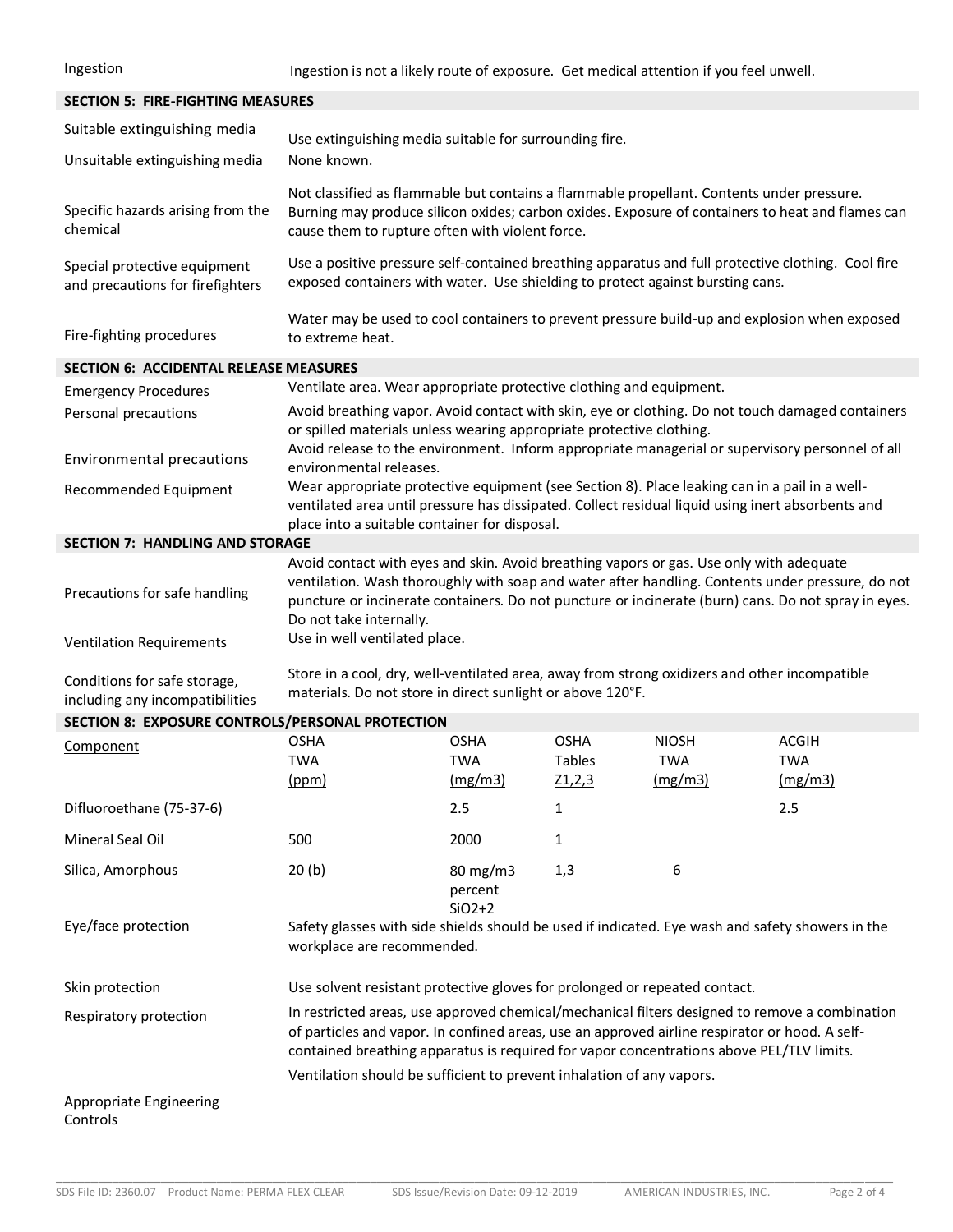# **SECTION 9: PHYSICAL AND CHEMICAL PROPERTIES**

| Appearance                                          |                                                                                                                   |
|-----------------------------------------------------|-------------------------------------------------------------------------------------------------------------------|
| Color                                               | Clear                                                                                                             |
| Form                                                | Thick liquid under pressure (Viscous paste)                                                                       |
| Odor                                                | Acetic acid                                                                                                       |
| Flash point                                         | > 212°F (100°C) closed cup (Liquid component)                                                                     |
| Flammability                                        | Flash point at or above 200°F (93°C)                                                                              |
| Density                                             | 1.81942 lb/gal                                                                                                    |
| Density VOC                                         | 0.25160 lb/gal                                                                                                    |
| % VOC                                               | 3.078%                                                                                                            |
| Melting point/boiling point                         | N/A                                                                                                               |
| Auto-igniting                                       | N/A                                                                                                               |
| pH                                                  | N/A                                                                                                               |
| Solubility in water                                 | N/A                                                                                                               |
| Vapor density                                       | N/A                                                                                                               |
| Vapor pressure                                      | N/A                                                                                                               |
| Viscosity                                           | N/A                                                                                                               |
| <b>Evaporation Rate</b>                             | N/A                                                                                                               |
| Lower Explosion Level                               | N/A                                                                                                               |
| <b>Upper Explosion Level</b>                        | N/A                                                                                                               |
| <b>Freezing Point</b>                               | N/A                                                                                                               |
| Decomposition point                                 | N/A                                                                                                               |
| SECTION 10: STABILITY AND REACTIVITY                |                                                                                                                   |
| Chemical stability                                  | Stable under normal storage conditions                                                                            |
| Possibility of hazardous reactions                  | None known                                                                                                        |
| Conditions to avoid                                 | Keep away from heat, sparks, extreme temperature, flame, other sources of ignition and<br>incompatible materials. |
| Hazardous decomposition products                    | Burning may produce silicon oxides; carbon oxides.                                                                |
| Incompatible materials                              | Strong acids, strong bases, strong oxidizing agents.                                                              |
| <b>SECTION 11: TOXICOLOGICAL INFORMATION</b>        |                                                                                                                   |
| Skin corrosion/irritation                           |                                                                                                                   |
|                                                     | Causes skin irritation.                                                                                           |
| Classification of the substance or mixture          | There is no toxicological data available for this product.                                                        |
| Serious eye contact                                 | Causes serious eye irritation.                                                                                    |
| Carcinogenicity                                     | No data available.                                                                                                |
| <b>Germ Cell Mutagenicity</b>                       | No data available.                                                                                                |
| Reproductive toxicity                               | No data available                                                                                                 |
| Respiratory/skin sensitization                      | No data available.                                                                                                |
| Specific target organ toxicity-single<br>exposure   | No data available.                                                                                                |
| Specific target organ toxicity-repeated<br>exposure | No data available.                                                                                                |
| Aspiration hazard<br>Acute toxicity                 | No data available.<br>No data available.                                                                          |

## **SECTION 12: ECOLOGICAL INFORMATION**

Toxicity **No data available.**